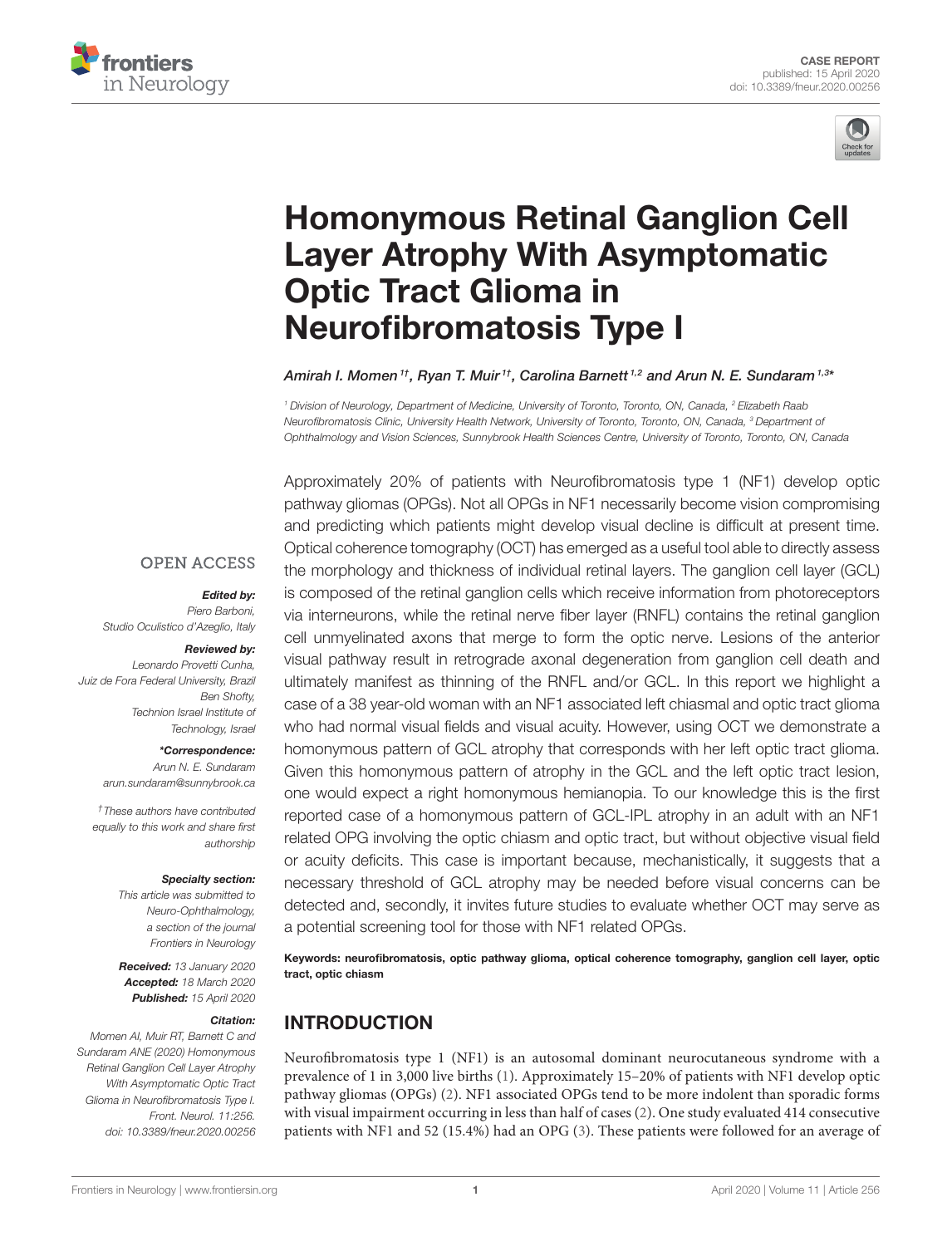11.9 years. In the asymptomatic OPG cohort 91.6% had normal visual outcomes over the study duration whereas 73.9% of the symptomatic OPG cohort had normal visual outcomes. Only 8.4% of the asymptomatic OPG cohort developed visual symptoms [\(3\)](#page-4-2). At present time we have no way of knowing which asymptomatic patients with OPGs may become visually symptomatic and which visually symptomatic patients may have poor visual function. Others studies have not found any relationship between visual function and OPG location as visual outcomes are similar between optic nerve/chiasmal and retrochiasmal OPGs [\(4\)](#page-4-3). While chemotherapeutic treatments are reserved for aggressive OPGs, surveillance remains a mainstay for mild and asymptomatic cases. In adults, however, there are no formal guidelines for the surveillance of OPGs and visual prognostication remains a challenge. However, Optical coherence tomography (OCT) could have an emerging role in the surveillance of OPGs in NF1.

OCT is a widely adopted, non-invasive imaging tool that allows for high resolution images of ocular tissues. OCT captures cross-sectional histological images with a resolution on the order of 10 micrometers, making it a useful modality for identifying abnormalities in the morphology and thickness of specific layers of the retina that are relevant to specific injuries or disease processes [\(5\)](#page-4-4). While OCT has been used for over two decades in the study of ophthalmological disease, it is only in recent years that higher resolution OCT, known as spectral domain OCT, has allowed for segmentation and analysis of the various retinal layers. Our understanding of how quantitative measures of the individual retinal layers relates to both subclinical and clinical disease processes continues to evolve, but has especially been well-studied in the context of multiple sclerosis and optic neuritis. Three layers that are most commonly studied include the retinal nerve fiber layer (RNFL), ganglion cell layer (GCL), and inner plexiform layer (IPL). The GCL is composed of the retinal ganglion cells which receive information from photoreceptors via interneurons while the RNFL contains the retinal ganglion cell unmyelinated axons that merge to form the optic nerve. The portion of the RNFL immediately adjacent to the optic disc is known as the peripapillary retinal nerve fiber layer (pRNFL). The IPL is formed by the dendrites of the retinal ganglion cells and cells of the inner nuclear layer.

Lesions of the anterior visual pathway result in retrograde axonal degeneration from ganglion cell death and ultimately manifest as thinning of the RNFL. As a result of the IPL's close adherence to the GCL, the two are frequently measured in association and are referred to as the GCL-IPL. In recent years, studies have suggested that GCL-IPL thickness is more sensitive than RNFL or macular thickness in detecting clinically relevant changes in disease processes involving both the brain and optic nerve, such as multiple sclerosis [\(6,](#page-4-5) [7\)](#page-4-6). As a result, there has been an increased interest in the measurement and comparison of the RNFL and GCL-IPL when assessing diseases of the neuro-ophthalmological axis.

In this case report we present a patient with NF1 and an asymptomatic OPG affecting the left optic chiasm and optic tract. Although she had a completely normal visual exam, optical coherence tomography (OCT) demonstrated atrophy of retinal

ganglion cell layer and inner plexiform layer (GCL-IPL), but with preservation of peripapillary retinal nerve fiber layer (pRNFL) thickness. This case raises important questions regarding the pathophysiology of visual loss in OPGs and invites future investigations to examine the use of GCL-IPL OCT to assess asymptomatic optic pathway gliomas in the context of NF1. Our patient provided her informed consent for her case along with her MRI and OCT images to be published.

# CASE

A 38 year-old woman with genetically confirmed Neurofibromatosis Type 1 (NF1) was assessed by Neuro-Ophthalmology for an asymptomatic left chiasmal and optic tract glioma newly discovered on screening Magnetic Resonance Imaging (MRI). This is depicted in **[Figure 1](#page-2-0)**. It is uncertain for what duration she may have had this optic tract glioma as she was entirely asymptomatic from a visual perspective and this was the first time she underwent neuroimaging studies. She had other stigmata of NF-1 including, café-au-lait macules, axillary freckling, cutaneous neurofibromas and Lisch nodules. Her past medical history was otherwise unremarkable. She did not endorse any visual or neurological symptoms. On examination, her visual acuity was 20/20 bilaterally with no deficits noted on 24-2 Humphrey Visual Field analysis (mean deviation: + 0.18dB OD and −0.42dB OS) (see **[Supplementary Figures 1, 2](#page-4-7)**). Pupils were equal and reactive to light with no relative afferent pupillary defect. Color vision was normal. Extraocular movements were full. Her optic disks appeared normal with healthy neuroretinal rims and no pallor. Her neurological examination was otherwise normal.

OCT analysis revealed normal pRNFL thickness with average thickness 81  $\mu$ m OD and 75  $\mu$ m OS (**[Figure 2A](#page-3-0)**). Most strikingly, however, despite preserved visual acuity and visual fields, OCT analysis of GCL-IPL thickness revealed a homonymous pattern of GCL-IPL atrophy (**[Figure 2B](#page-3-0)**) reflecting loss of axons arising from the nasal retinal fibers of the right-eye and temporal retinal fibers of the left-eye. This pattern of atrophy would correspond to a right homonymous field deficit—the visual field deficit we would have expected our patient with a left optic tract glioma to have. As the patient was entirely asymptomatic from a visual standpoint, we suggested active annual surveillance of her visual fields and OCT metrics. No intervention was warranted at the time of consultation.

# **DISCUSSION**

To the best of our knowledge there are no reports of adults with NF1 and asymptomatic OPGs with a normal exam and normal pRNFL demonstrating a topographic distribution of GCL-IPL atrophy that is consistent with the localization of the OPG. This is the first reported case of a homonymous pattern of GCL-IPL atrophy in an adult with an NF1 related OPG involving the optic chiasm and optic tract, without objective visual field or acuity deficits. Prior studies in patients with other optic pathway lesions have demonstrated GCL-IPL atrophy in those with normal visual function. For instance, a case series of patients with pituitary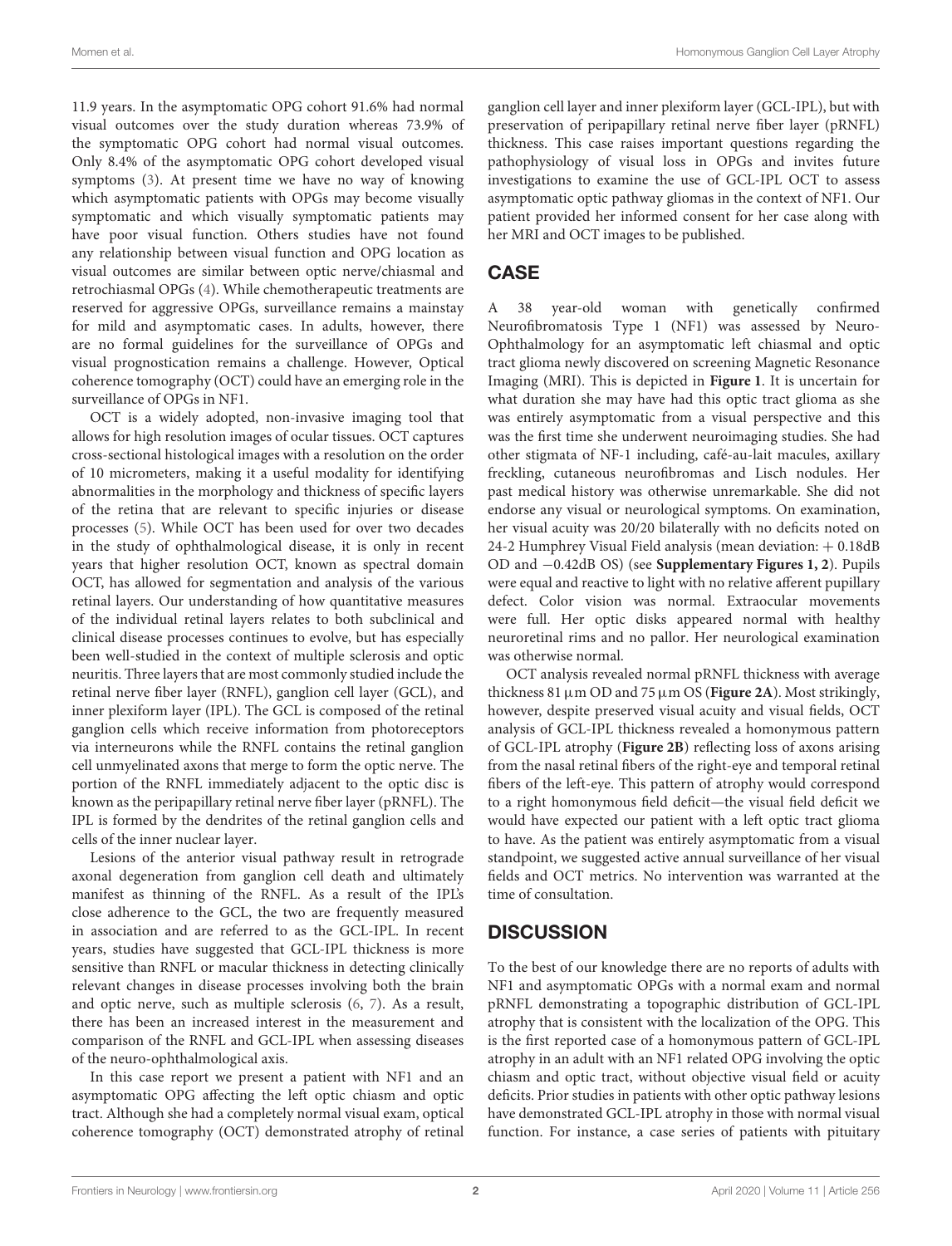

<span id="page-2-0"></span>tumors but without a bitemporal hemianopsia had an expected pattern of bilateral nasal retinal GCL-IPL atrophy [\(8\)](#page-4-8).

OCT as a surveillance tool in NF1 has almost exclusively been studied in children and has not been employed in adults. pRNLF thickness has been described as a sensitive and positive predictive measure of OPGs in children with NF1 [\(9\)](#page-4-9) pRNFL atrophy has been described in a series of studies of children with NF1 related OPGs with visual deficits [\(10\)](#page-4-10) and rarely in children with NF1 OPGs and no visual deficits [\(11\)](#page-4-11). While pRNFL thickness is measured at the optic disc, OCT can simultaneously analyze the macular cubes to measure the GCL-IPL thickness. Gu et al. described GCL-IPL thinning in children with NF1 and OPGs [\(12\)](#page-4-12). In that study, GCL-IPL was able to accurately discriminate between patients with normal and abnormal visual acuities [\(12\)](#page-4-12). It is proposed that GCL-IPL is a more accurate and reliable biomarker of vision, because it is not confounded by axonal swelling, axonal atrophy, and blood vessel artifacts as in pRNFL analysis [\(12\)](#page-4-12). In other studies, GCL-IPF thickness also correlates with visual acuity in children with OPGs [\(13\)](#page-4-13). There is some evidence in children, therefore, that OCT may be a simple non-invasive surveillance tool for OPGs in NF1 as it objectively measures changes to pRNFL thickness that may result from damage to the anterior visual pathway. The evidence in adults is somewhat more limited. In adults with NF1 without OPGs or objective visual deficits, pRNFL and GCL-IPL thicknesses were decreased compared to controls [\(14\)](#page-4-14). This raises the important possibility that smaller GCL-IPL thicknesses may also be mediated by NF1 itself, and not just dependent on the presence of an OPG. Whether GCL-IPF atrophy—in the context of normal visual acuity and fields—may predict future visual decline remains uncertain, and warrants further investigation. Given that our patient had an expected pattern of GCL-IPL atrophy that one would expect from a left optic tract lesion, this does beg the question of whether or not OCT could identify at risk cohorts of patients with NF-1 related OPGs. In order to answer this question, future cohort studies should prospectively follow patients with visually asymptomatic OPGs to ascertain whether GCL-IPF atrophy may indeed predict visual decline. There is some data to support that GCL-IPL atrophy may have prognostic value as it can precede visual decline in other optic neuropathies [\(8\)](#page-4-8).

In our case, even though visual fields were preserved, the homonymous pattern of GCL-IPL atrophy corresponds to the expected visual field defect, a right homonymous hemianopia, given the patient's known location of her OPG in the left optic tract. The suspected pathophysiology for topographic GCL-IPL atrophy corresponding to an optic tract lesion is retrograde degeneration. Given our patient's preserved visual fields and acuity, our case does raise the scientific possibility that a threshold of GCL-IPL atrophy must first be met before visual problems manifest clinically. One might expect that with retrograde degeneration from the retinal ganglion cell axon toward the cell body there would be initial thinning of the RNFL with a normal GCL, however, our patient had a normal RNFL thickness with abnormal thinning of GCL-IPL. Studies of longitudinal RNFL and GCL-IPL changes in optic neuritis (ON) have suggested that this is a result of initial swelling of the axons within the RNFL, which does not occur within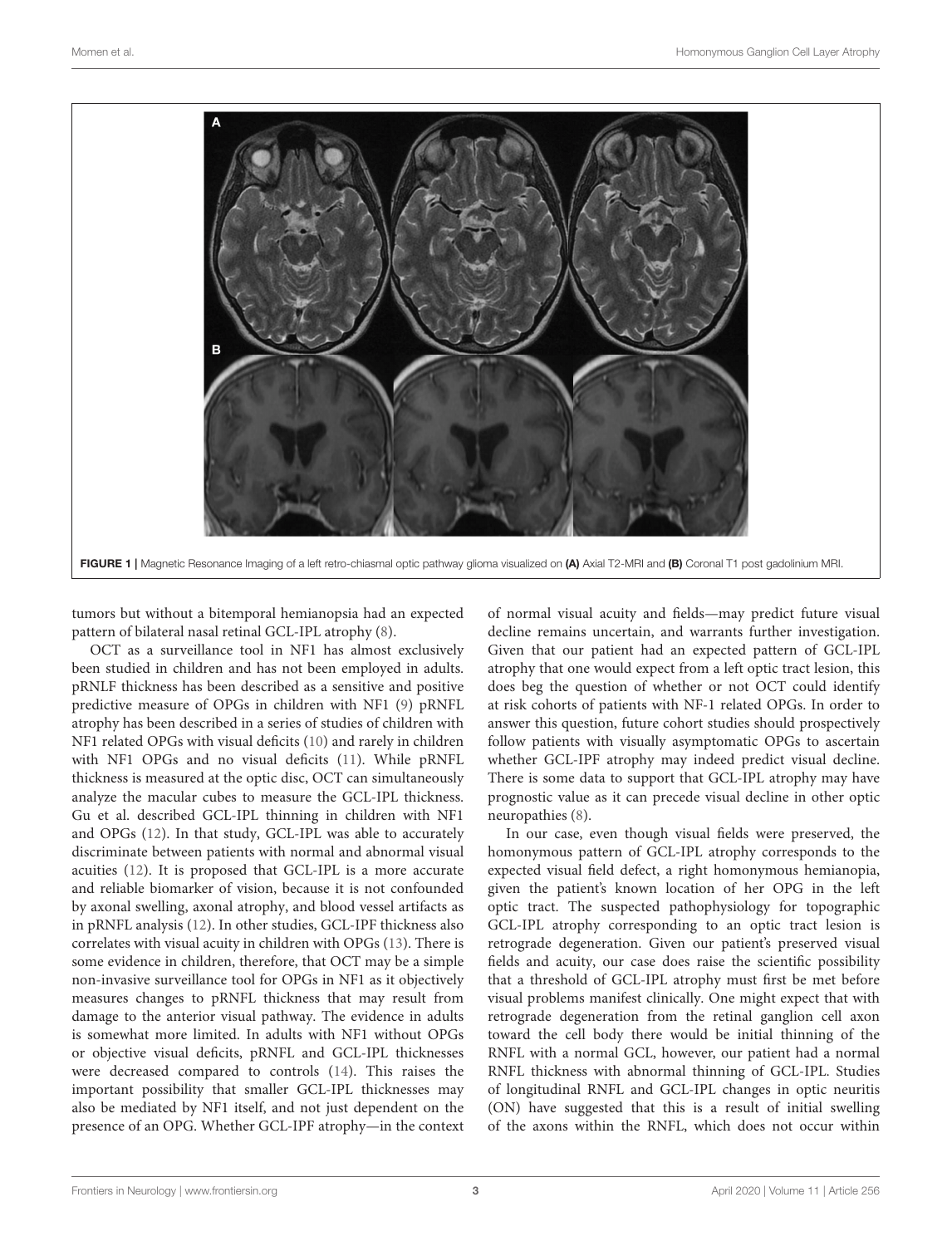

<span id="page-3-0"></span>the GCL-IPL [\(6\)](#page-4-5). It remains unclear whether an inflammatory cause of retrograde degeneration, such as ON, would have the same pathophysiology of retrograde degeneration due to an OPG.

OCT is currently used to monitor and inform treatment decisions in the context of idiopathic intracranial hypertension as it directly quantifies the severity of optic disc edema. We should therefore explore novel applications of OCT in other neuro-ophthalmologic conditions. However, OCT is not the only potential biomarker in NF1 related OPGs. Several other neuroimaging metrics are also being studied as biomarkers of visual function in OPG. For instance, the Diffusion Tensor Imaging (DTI) metric fractional anisotropy (FA) has been used to study the integrity of white matter tract optic radiations in NF1 associated OPGs. Even after adjusting for age, sex, extent of tumor, prior chemotherapy and fundus findings, decreased FA of the optic radiations was associated with abnormal visual acuity [\(2\)](#page-4-1). Interestingly, initially decreased FA was predictive of visual decline over the subsequent year [\(2\)](#page-4-1). Studying white matter tract integrity in this manner may be more sensitive to the microstructural damage caused by OPGs than conventional MRI alone [\(15\)](#page-4-15). Nonetheless, MRI based DTI as a modality may not be widely available. OCT, in contrast, can be done in clinical settings and is a quick and inexpensive way to monitor and follow patients in clinic compared to MRI.

For patients living with NF-1, OPGs represent frightening, potentially vision compromising complications of their disease. While our case report cannot conclude that OCT is prognostic, it is the first report to suggest that, in asymptomatic NF1 related OPG, OCT may be a useful extension of the neurologic examination, by further identifying patterns of GCL-IPL atrophy that correspond to optic pathway lesions. As our report is based on a single case, these findings need further replication in large case series data. Other limitations of our report are: (i) it is unknown for how long this optic tract lesion had been present as the diagnosis of NF1 and the optic tract glioma were newly discovered and (ii) the absence of long-term follow up. This could have important implications on the axonal degeneration manifesting as GCL loss and on the detection of emerging visual field loss.

Overall, our findings in this report support a possible role for GCL-IPL analysis in the diagnosis and surveillance of NF1-related and asymptomatic OPGs. Future studies ought to prospectively follow visually asymptomatic patients with NF1 related OPGs to see whether the pattern of GCL-IPL atrophy may portend future visual decline. Our report raises the hypothesis that GCL-IPL atrophy may precede visual decline in OPGs